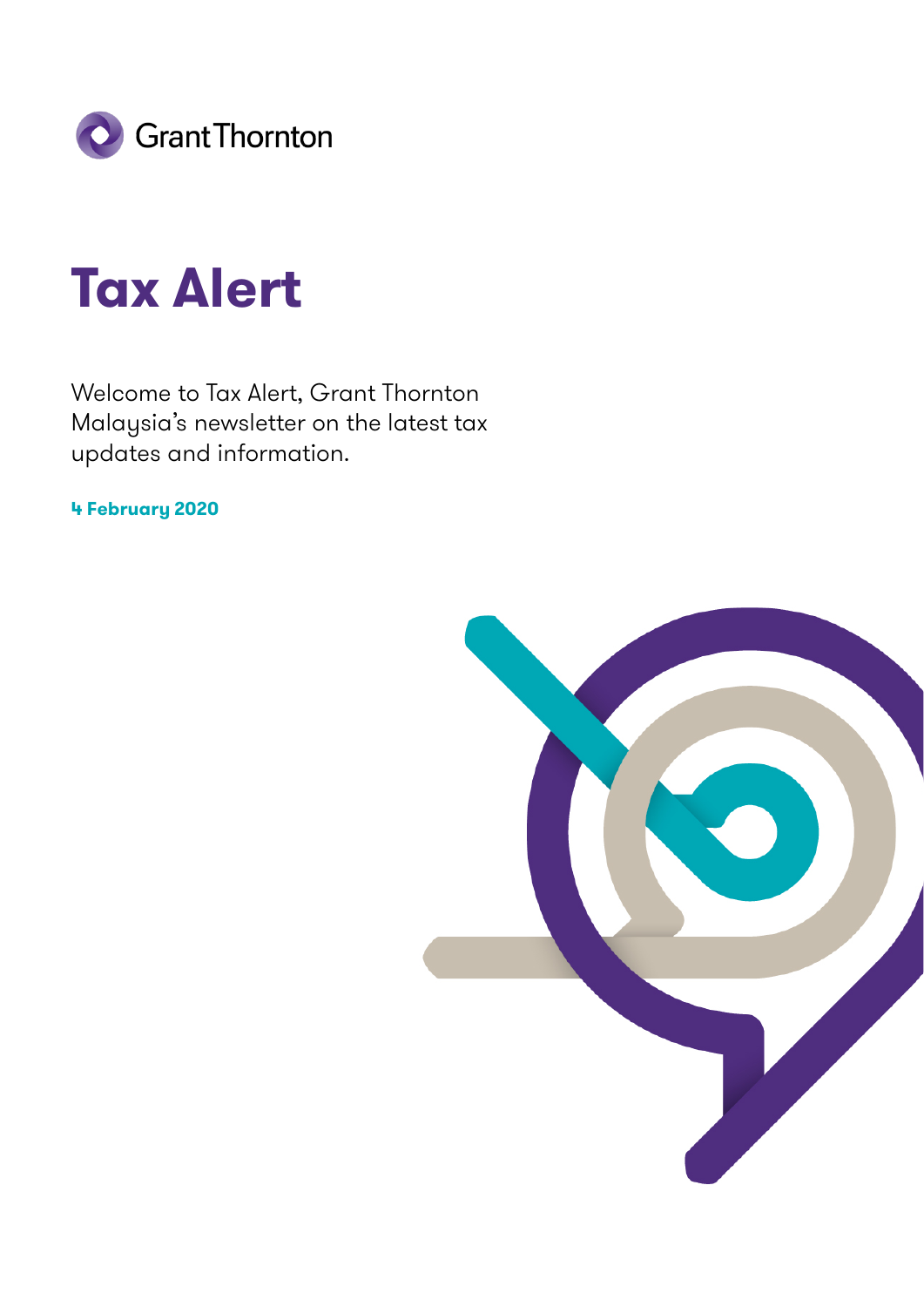The Inland Revenue Board of Malaysia ("IRBM") has released the latest Transfer Pricing ("TP") Audit Framework 2019 (effective date 15 December 2019) which replaces the TP Audit Framework dated 1 April 2013.

We highlight below the salient points of the latest TP audit framework:

#### Statutory provisions and references



- Section 132: Double taxation agreements
- Section 139: Controlled companies
- Section 140A: Power to substitute the price
- Income Tax (Transfer Pricing) Rules 2012, and
- Transfer Pricing Guidelines 2012 (including updates made which are

effective from 15 July 2017)

Powers accorded to IRBM in a TP audit are not limited to the above sections, but the whole of ITA, Real Property Gains Tax Act 1976, Petroleum (Income Tax) Act 1967, Promotion of Investments Act 1986, Stamp Act 1949, Labuan Business Activity Tax 1990 and other acts administrated by IRBM.

#### Year of Assessment Covered

Generally, a TP audit covers three (3) to six (6) years of assessment, depending on issues identified by IRBM. Nevertheless, the audit period can be extended to 7 years of assessment, depending on the audit issues found. However, if the tax audit cases involve fraud, willful default or negligence, the statutory limitation of 7 years shall not be applicable.

#### Selection of cases by IRBM

The main basis used to select a taxpayer for TP audit is the significance of the amount of related party transaction(s), before other risk analysis is conducted by IRBM.

Audit cases that have been settled will not be selected for audit again for the same issues and years of assessment. However, if there are other issues or new information received for that year of assessment, the case can be reopened for tax audit by IRBM.

#### Submission of Documentations Required by IRBM

A taxpayer is required to respond to IRBM's request for documents and information within fourteen (14) days from the date of IRBM's letter. Should the taxpayer fail to respond within the stipulated time, IRBM will proceed with the audit using methods and approaches deemed suitable by IRBM.

As for TP documentation, a taxpayer is given thirty (30) calendar days to submit the documents to IRBM.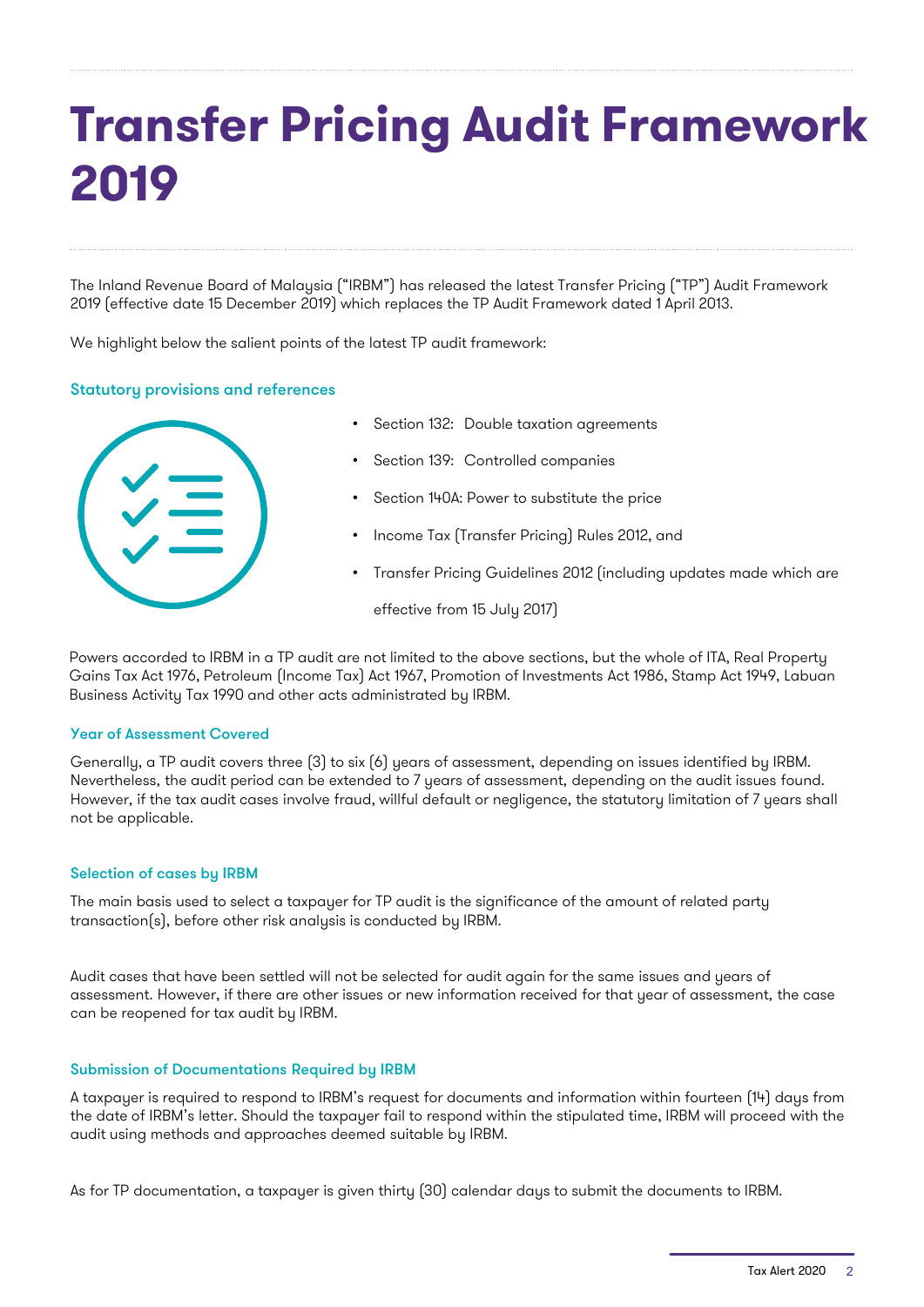### Documentations required by IRBM prior to a TP Audit Visit

A taxpayer is required to prepare presentation slides in relation to the company's background, business operations and global operations, overall management structure and functions, record keeping and accounting control systems, with emphasis on transactions between related companies. A copy of the slide must be submitted to IRBM at least seven (7) calendar days prior to the audit visit.

The taxpayer is also responsible to prepare all documents in connection with its related party transaction(s) that are kept outside of the country before the audit visit.

#### Documentations required by IRBM during a TP Audit Visit

During a TP audit, IRBM will examine all documents and records necessary to ascertain that the arm's length principle is adopted. Basically, the records consist of:

#### Business records

- Books of accounts for recording receipts and payments or income and expenditure;
- Financial statement;
- Invoices, vouchers, receipts and other documents that are required to verify entries recorded in the books of accounts;
- Documents, objects, materials, articles and items handled and stored in an electronic medium; and
- Any other record that may be specified by IRBM.

#### Other records

- All agreements, contracts and other binding documents concerning business activities with related companies or third parties as required in the TP Guidelines 2012;
- Documentation on specific transactions as required in the TP Guidelines 2012;
- Records relating to the ownership of properties;
- Other statements as required under section 79 of the ITA.

It is also the responsibility of the taxpayer to prepare computer facility and access to its system for IRBM.

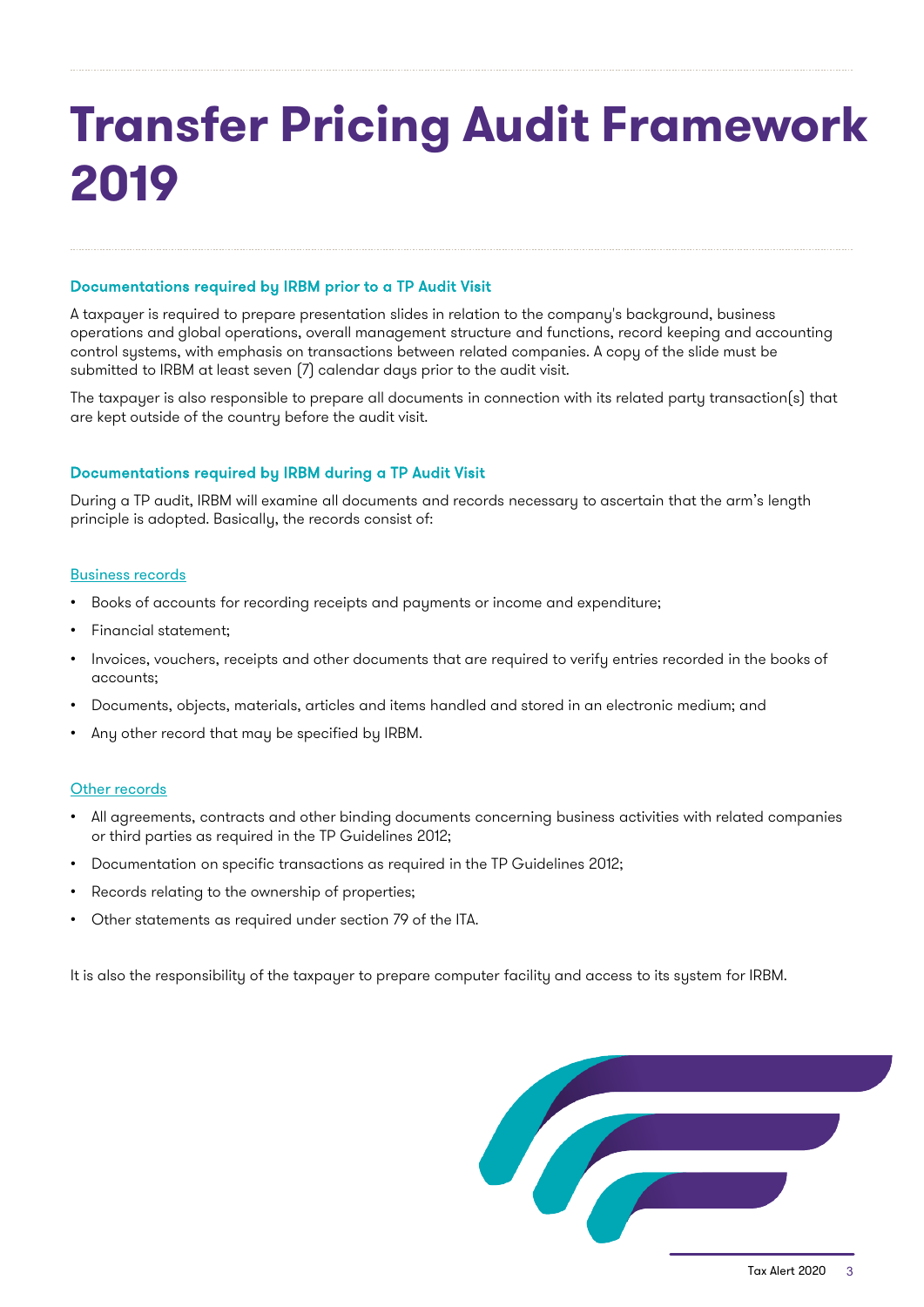### Shorter Timeline to Respond to TP Audit Findings by IRBM

A taxpayer is given eighteen (18) calendar days (instead of 21 days) to respond to IRBM's audit findings. If no objection is received within eighteen (18) calendar days from the date of IRBM's letter, the taxpayer is deemed to have agreed to the audit findings.

### Voluntary Disclosure

A taxpayer who wishes to apply for voluntary disclosure needs to complete the Voluntary Disclosure for Transfer Pricing form as per Appendix 1 of the TP Audit Framework 2019, which can be downloaded at IRBM's website.

The taxpayer is also required to submit the following documents together with the completed form:

- TP documentation and organisation chart for the relevant year(s);
- Audited accounts, tax computation, a copy of the tax return form and information pertaining to incentives for the relevant year(s);
- Calculation for the comparability analysis together with the audited accounts of the comparable companies for the relevant year(s); and
- Information on income not declared or error in reporting/claim together with supporting documents.

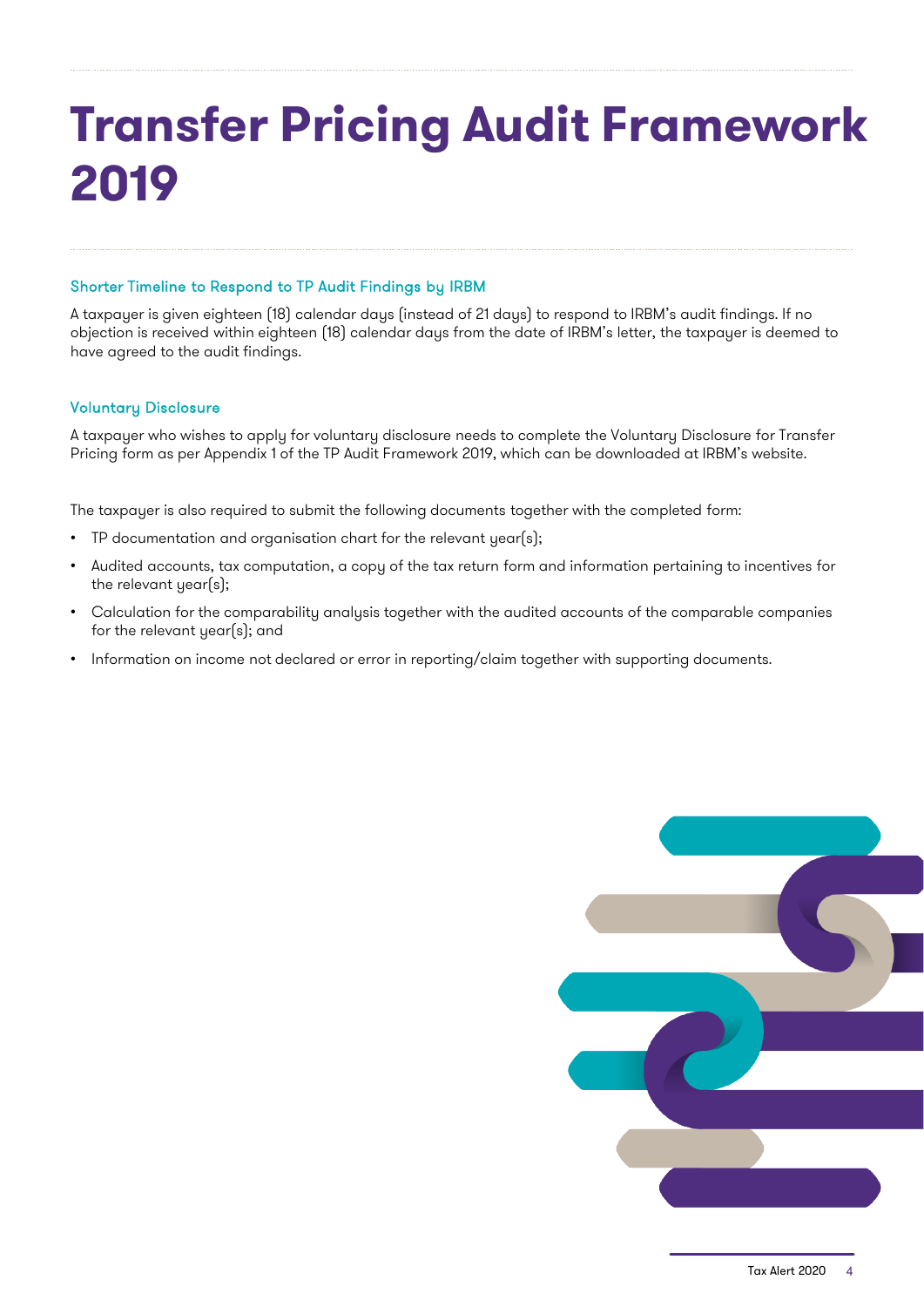### Offences and Penalties

The concessionary penalty rates have been revised as follows:

| No. | Condition                                                                                                                                                                                                                                                                                                          | <b>Penalty Rate</b> |                                |
|-----|--------------------------------------------------------------------------------------------------------------------------------------------------------------------------------------------------------------------------------------------------------------------------------------------------------------------|---------------------|--------------------------------|
|     |                                                                                                                                                                                                                                                                                                                    | Audit case          | Voluntary<br><b>Disclosure</b> |
| 1   | Taxpayer <sup>(1)</sup> did not prepare TP documentation                                                                                                                                                                                                                                                           | 50%                 | Not applicable                 |
| 2   | Taxpayer prepared TP documentation and submitted under voluntary<br>disclosure program but did not fully comply with the requirements of<br>the TP Guidelines; or<br>Taxpayer prepared a comprehensive and good quality TP<br>documentation but failed to submit within 30 days from the date of<br>IRBM's letter. | 30%                 | 20%                            |
| 3   | Taxpayer prepared a comprehensive and good quality TP<br>documentation in accordance with the TP Guidelines and submitted<br>within 30 days from the date of IRBM's letter. (For cases under<br>voluntary disclosure, the TP documentation is submitted when the<br>voluntary disclosure is made)                  | $0\%$               | 0%                             |

1 Applicable to taxpayer that is required to prepare TP documentation under the TP Guidelines 2012.



#### **Link to above framework :**

Transfer Pricing Audit [Framework](http://lampiran1.hasil.gov.my/pdf/pdfam/RK_AUDIT_HARGA_PINDAHAN_2019.pdf) 2019 (only available in Bahasa version)

What Grant Thornton Malaysia can help you with:

- Preparation of TP documentation
- Benchmarking analysis to assess the arm's length range
- Preparation of pricing policy
- Review of inter-company agreements from TP point of view
- TP training
- Mutual Agreement Procedure (MAP) and Advance Pricing Agreement (APA) application
- Managing and handling TP audit cases